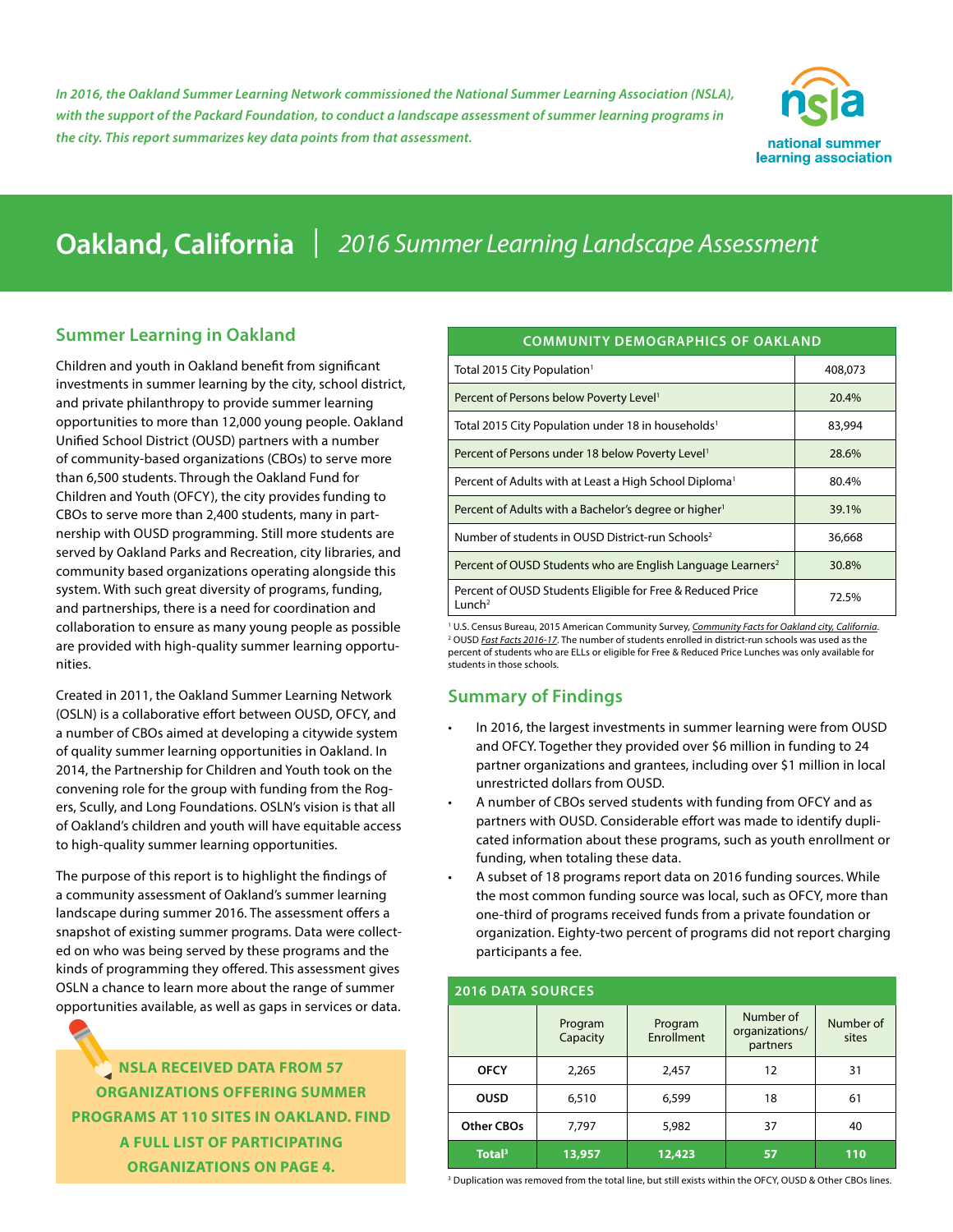# **SUMMER LEARNING PROGRAMS IN OAKLAND**







programs reported REACHING 89%  $\begin{array}{cc} \textbf{57} & \textbf{110} & \textbf{12,423} \ \textbf{1} & \textbf{1} & \textbf{1} & \textbf{1} \ \textbf{1} & \textbf{1} & \textbf{1} & \textbf{1} \ \textbf{1} & \textbf{1} & \textbf{1} & \textbf{1} \ \textbf{1} & \textbf{1} & \textbf{1} & \textbf{1} \ \textbf{1} & \textbf{1} & \textbf{1} & \textbf{1} \ \textbf{1} & \textbf{1} & \textbf{1} & \textbf{1} \ \textbf{1} & \textbf{1} & \text$ 

# **Program Content Areas**





# **Program Calendar**

JUNE

# **Number of programs operating each month**



JULY

AUGUST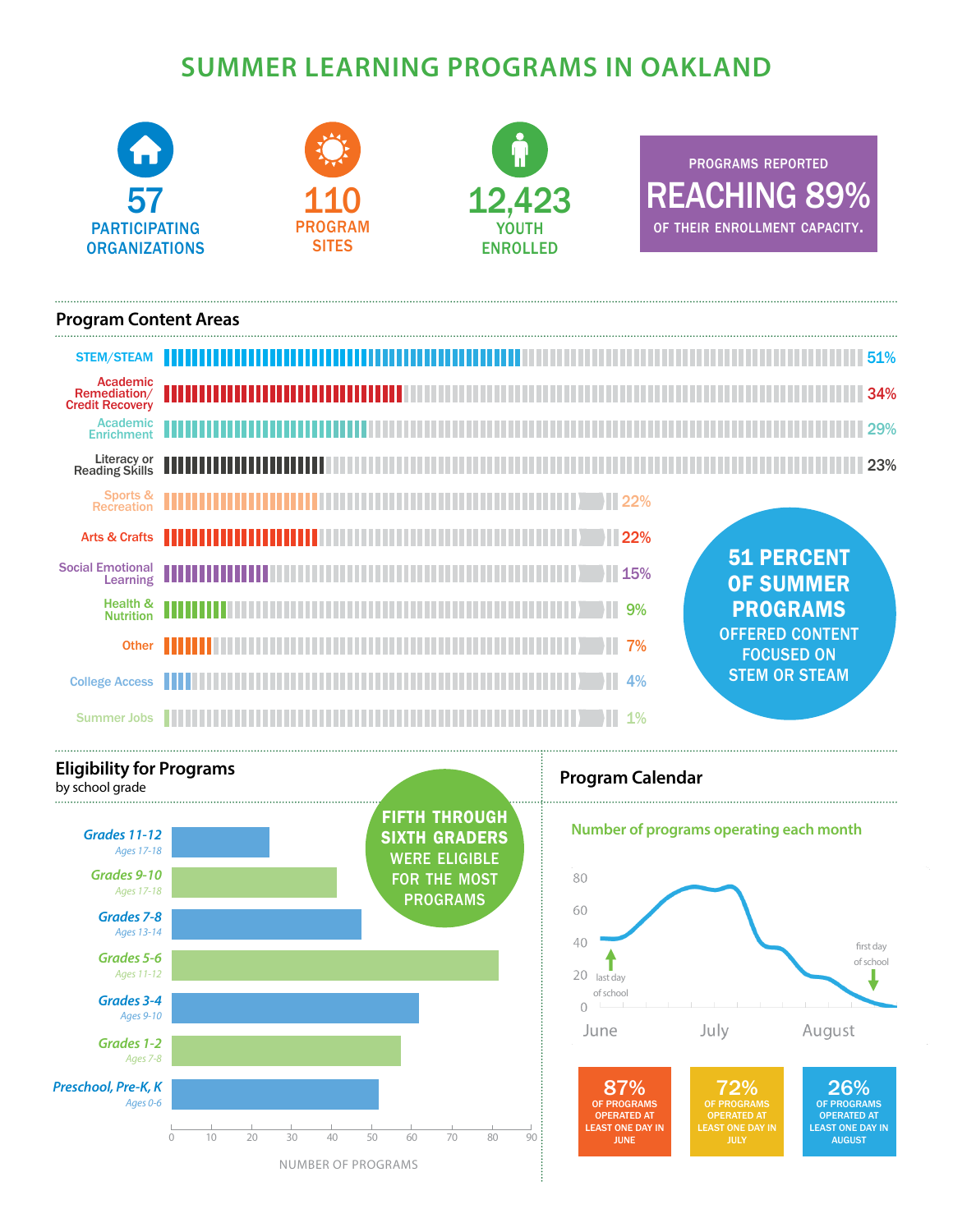# **SUMMER LEARNING SYSTEM ASSESSMENT**

NSLA developed a three-phase approach to summer learning system building to help communities reach more youth with high-quality summer opportunities. This approach aims to foster collaboration between local community organizations and institutions. During the community assessment phase of this process, OSLN completed a self-assessment based on NSLA's Community Indictors of Effective Sumer Learning Systems rating scale to examine the size, scope, and features of their summer learning system within six key domains. As a result of this process, OSLN identified three goals for their 2016 collaborative work:

#### **Data Management System**

*Collect and utilize data to raise awareness of the benefits of equitable, high quality summer programming.* OSLN is establishing a system for collecting and sharing data in order to better understand the needs of the children and youth being served (and not served), the programs available, and the unmet need for additional quality summer learning opportunities.

### **Marketing and Communications**

*Improve communication to increase equitable access to summer programming.* OSLN created an interactive and informative guide to summer learning opportunities in Oakland, which can be found at **[Oakland.inplay.org](https://www.inplay.org/us/ca/oakland)**.

#### **Continuous Quality Improvement**

Support high quality summer learning through continuous improvement. OSLN is developing a system of support in which the OSLN member organizations raise awareness about the value of continuous improvement, provide training and technical assistance, and learn from each other.

# **Funding Sources**

| <b>OUSD</b>  |             |
|--------------|-------------|
| Federal      | \$1,800,000 |
| <b>State</b> | \$1,700,000 |
| Local        | \$500,000   |
| Foundation   | \$135,000   |
| <b>Total</b> | \$4,135,000 |

| <b>OFCY</b>            |             |
|------------------------|-------------|
| <b>Summer Strategy</b> | \$1,043,901 |
| <b>Match Funds</b>     | \$1,704,489 |
| Total                  | \$2,779,715 |

| <b>OTHER COMMUNITY BASED ORGANIZATIONS</b> |             |  |  |  |
|--------------------------------------------|-------------|--|--|--|
| Federal                                    |             |  |  |  |
| State                                      | \$12,000    |  |  |  |
| Local                                      | \$487,666   |  |  |  |
| Private Foundation or organization         | \$507,667   |  |  |  |
| Individual Giving                          | \$278,500   |  |  |  |
| Program Fees/Fee-based                     | \$441,003   |  |  |  |
| Subsidized Child Care Vouchers             | \$0         |  |  |  |
| <b>Food Service Program</b>                | \$0         |  |  |  |
| Other Funding                              | \$48,000    |  |  |  |
| <b>Total</b>                               | \$1,774,836 |  |  |  |

### **Most Programs Do Not Charge a Fee**



**THE AVERAGE WEEKLY PROGRAM FEE WAS \$318. THE AVERAGE CHARGE FOR A ONE-TIME REGISTRATION FEE WAS \$831. SCHOLARSHIPS WERE AVAILABLE FROM 17 PROGRAMS.**